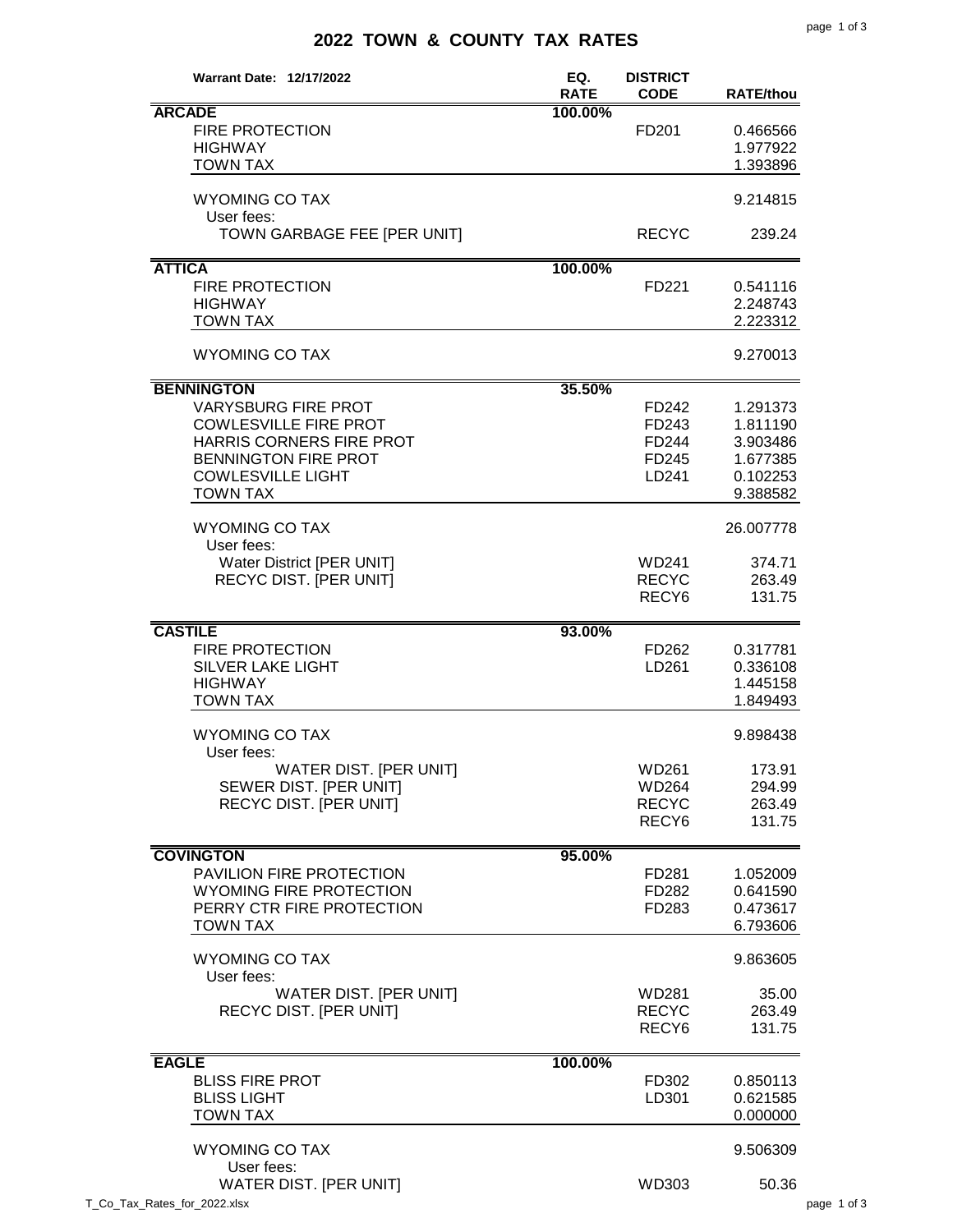## **2022 TOWN & COUNTY TAX RATES**

| <b>Warrant Date: 12/17/2022</b>                                                                                                               | EQ.<br><b>RATE</b> | <b>DISTRICT</b><br><b>CODE</b>            | <b>RATE/thou</b>                                                     |
|-----------------------------------------------------------------------------------------------------------------------------------------------|--------------------|-------------------------------------------|----------------------------------------------------------------------|
| <b>GAINESVILLE</b><br><b>GAINESVILLE FIRE PROT</b><br><b>SILVER SPRINGS FIRE DIST</b><br><b>CASTILE FIRE DIST</b><br><b>HIGHWAY</b>           | 100.00%            | FD321<br>FD322<br>FD323                   | 1.411168<br>0.940005<br>0.712959<br>3.042658                         |
| <b>TOWN TAX</b><br><b>WYOMING CO TAX</b>                                                                                                      |                    |                                           | 4.106878<br>9.391089                                                 |
| User fees:<br><b>RECYC DIST. [PER UNIT]</b>                                                                                                   |                    | <b>RECYC</b><br>RECY <sub>6</sub>         | 263.49<br>131.75                                                     |
| <b>GENESEE FALLS</b>                                                                                                                          | 100.00%            |                                           |                                                                      |
| <b>FIRE PROTECTION</b><br>PORTAGEVILLE LIGHT<br><b>TOWN TAX</b>                                                                               |                    | FD342<br>LD341                            | 0.861693<br>1.426545<br>13.005435                                    |
| <b>WYOMING CO TAX</b><br>User fees:                                                                                                           |                    |                                           | 9.756064                                                             |
| <b>RECYC DIST. [PER UNIT]</b>                                                                                                                 |                    | <b>RECYC</b><br>RECY <sub>6</sub>         | 263.49<br>131.75                                                     |
| <b>JAVA</b>                                                                                                                                   | 100.00%            |                                           |                                                                      |
| NORTH JAVA FIRE DIST<br>STRYKERSVILLE FIRE PROT<br><b>NORTH JAVA LIGHT</b><br><b>JAVA CENTER LIGHT</b><br>NORTH JAVA WATER<br><b>TOWN TAX</b> |                    | FD363<br>FD364<br>LD361<br>LD366<br>WD362 | 0.380922<br>0.848167<br>0.194075<br>0.168336<br>1.178070<br>4.177227 |
| <b>WYOMING CO TAX</b>                                                                                                                         |                    |                                           | 9.294543                                                             |
| <b>MIDDLEBURY</b>                                                                                                                             | 100.00%            |                                           |                                                                      |
| <b>FIRE PROTECTION</b><br><b>AMBULANCE</b><br><b>HIGHWAY</b><br>TOWN TAX                                                                      |                    | FD381<br>FD382                            | 0.610612<br>0.113302<br>3.089279<br>3.931183                         |
| <b>WYOMING CO TAX</b>                                                                                                                         |                    |                                           | 9.382276                                                             |
| User fees:<br><b>RECYC DIST. [PER UNIT]</b>                                                                                                   |                    | <b>RECYC</b><br>RECY <sub>6</sub>         | 263.49<br>131.75                                                     |
| <b>ORANGEVILLE</b>                                                                                                                            | 96.00%             |                                           |                                                                      |
| <b>VARYSBURG FIRE PROT</b><br><b>ORANGEVILLE FIRE PROT</b><br><b>ORANGEVILLE LIGHT</b><br><b>ORANGEVILLE LIGHT</b><br><b>TOWN TAX</b>         |                    | FD401<br>FD402<br>LD403<br>LD404          | 0.482886<br>0.146635<br>0.328161<br>0.000000<br>0.000000             |
| <b>WYOMING CO TAX</b><br>User fees:                                                                                                           |                    |                                           | 9.716542                                                             |
| RECYC DIST. [PER UNIT]<br>WATER DIST. [PER UNIT]                                                                                              |                    | <b>RECYC</b><br>RECY <sub>6</sub>         | 263.49<br>131.75<br>458.25                                           |